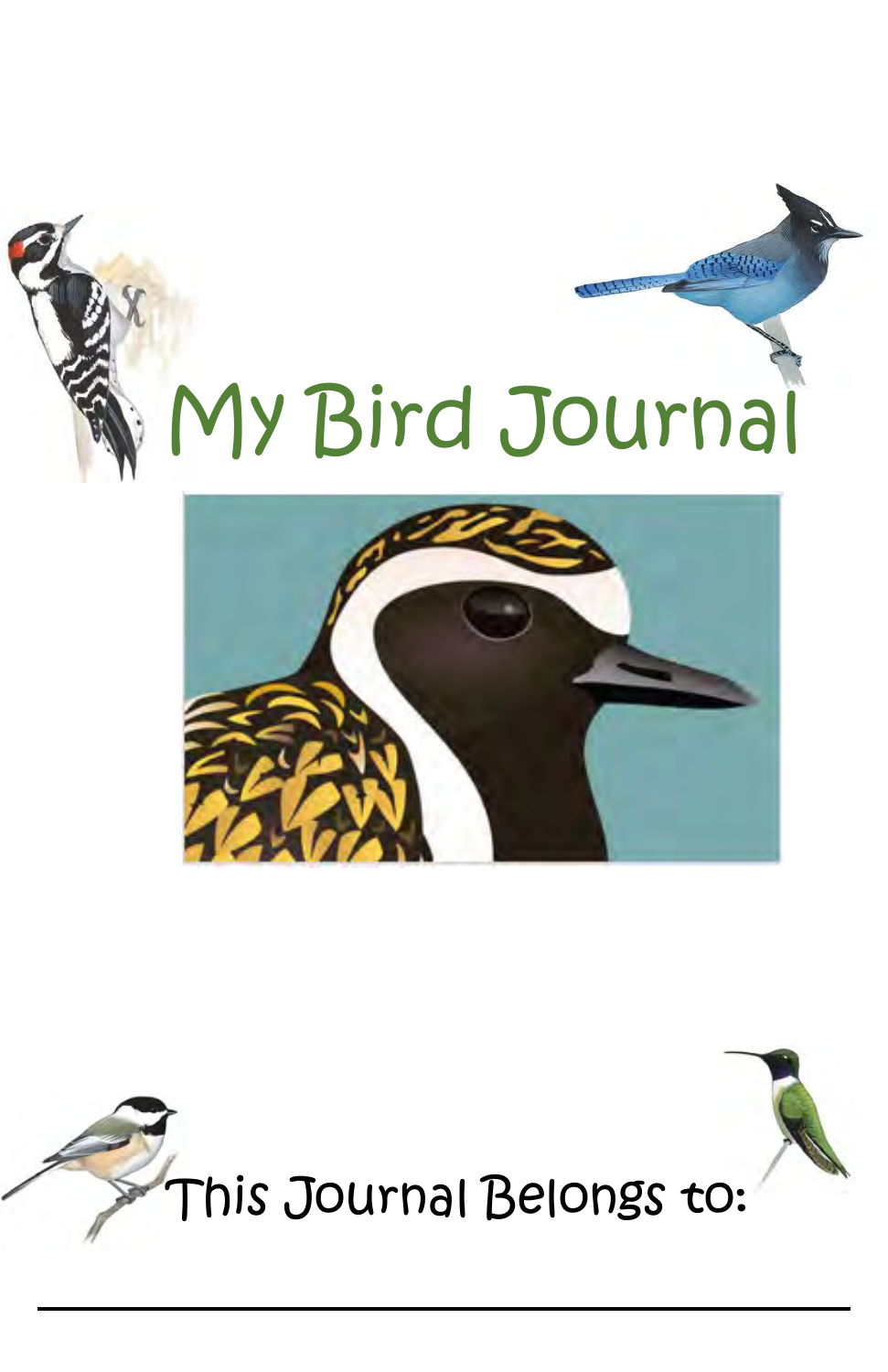# How Are Birds Different From Other Animals??



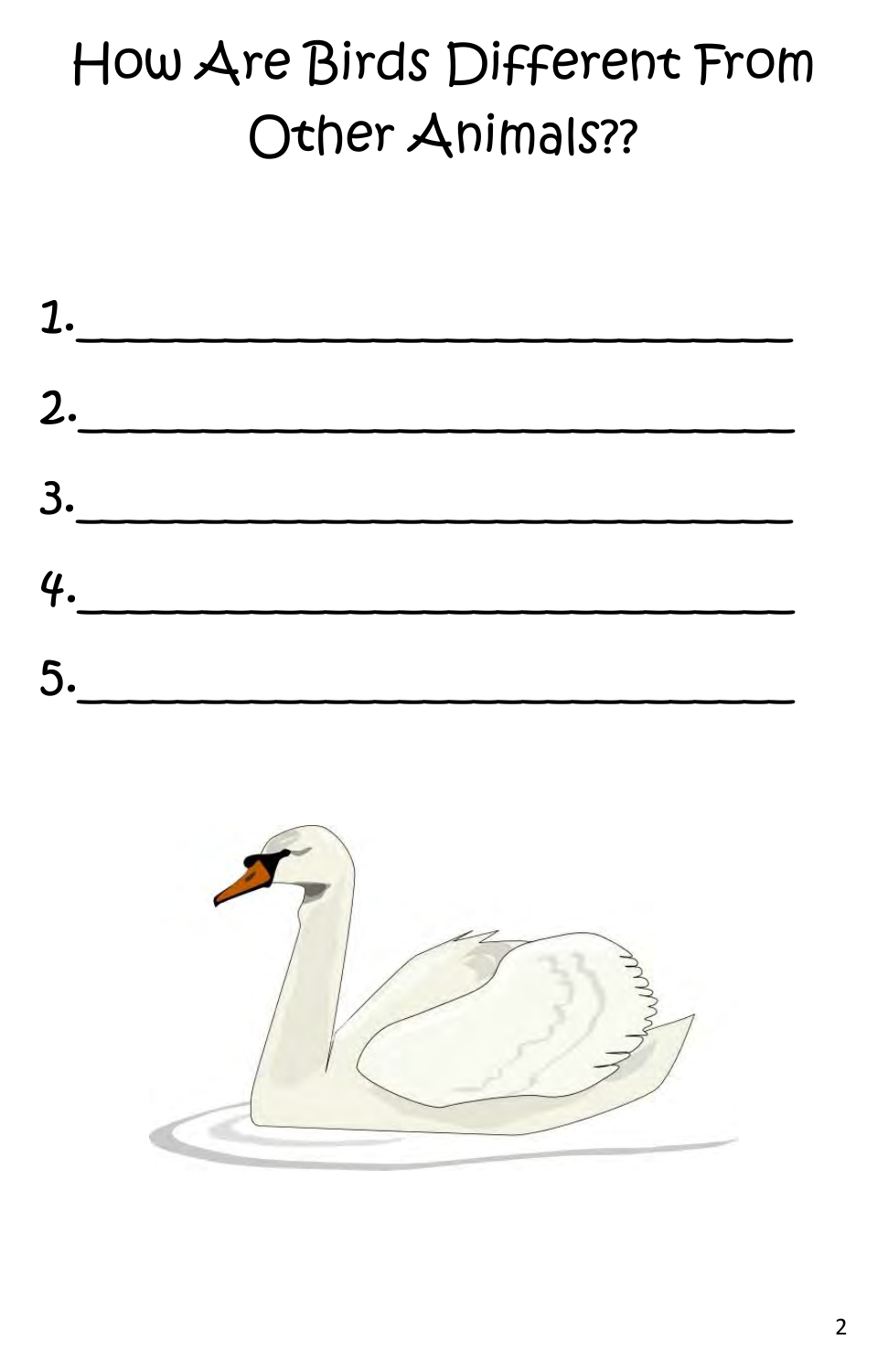# Birds can be divided into groups:

## Perching birds



### Hawks



### Owls

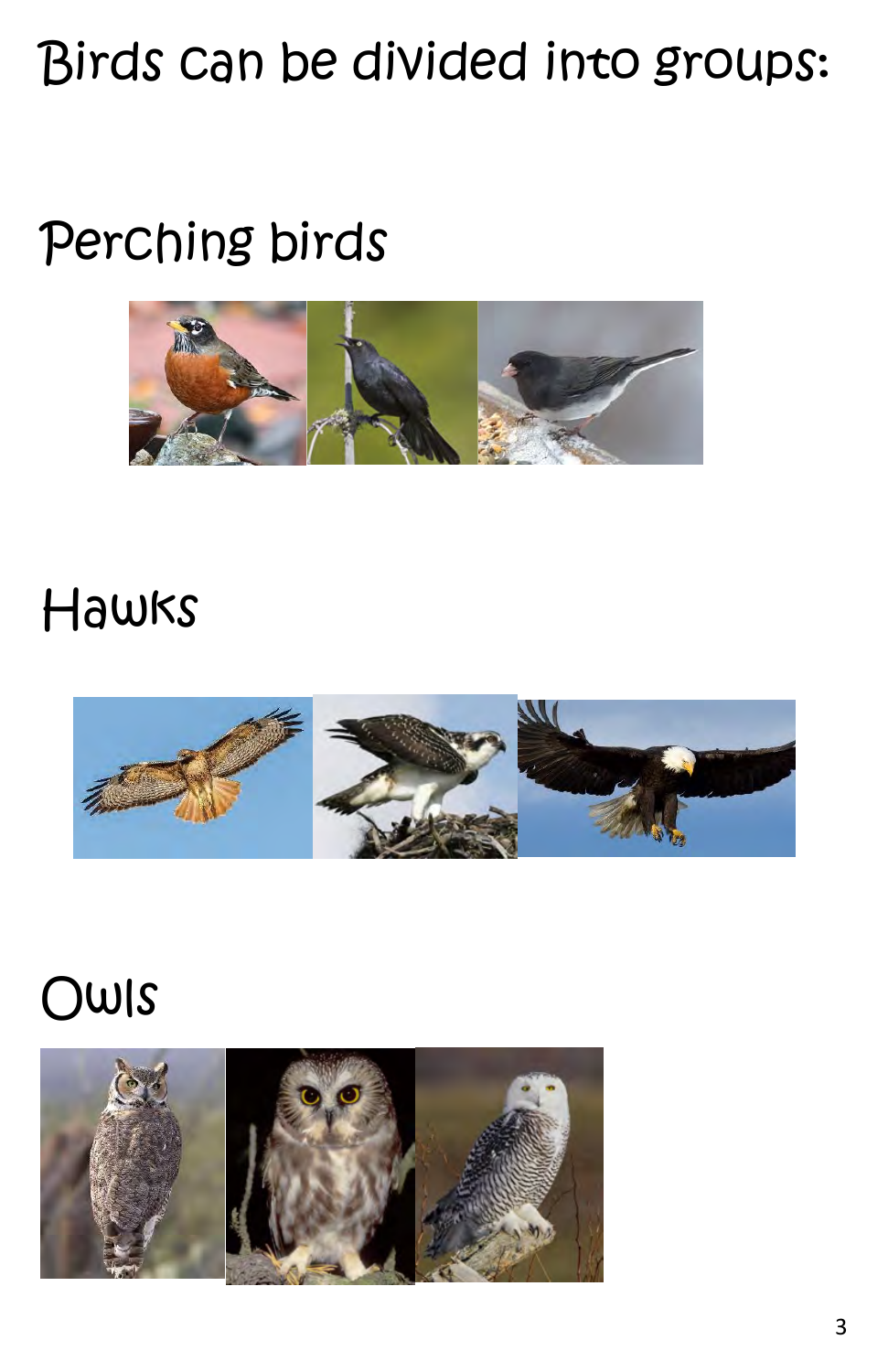# Wading Birds



### **Waterfowl**



### Upland Birds

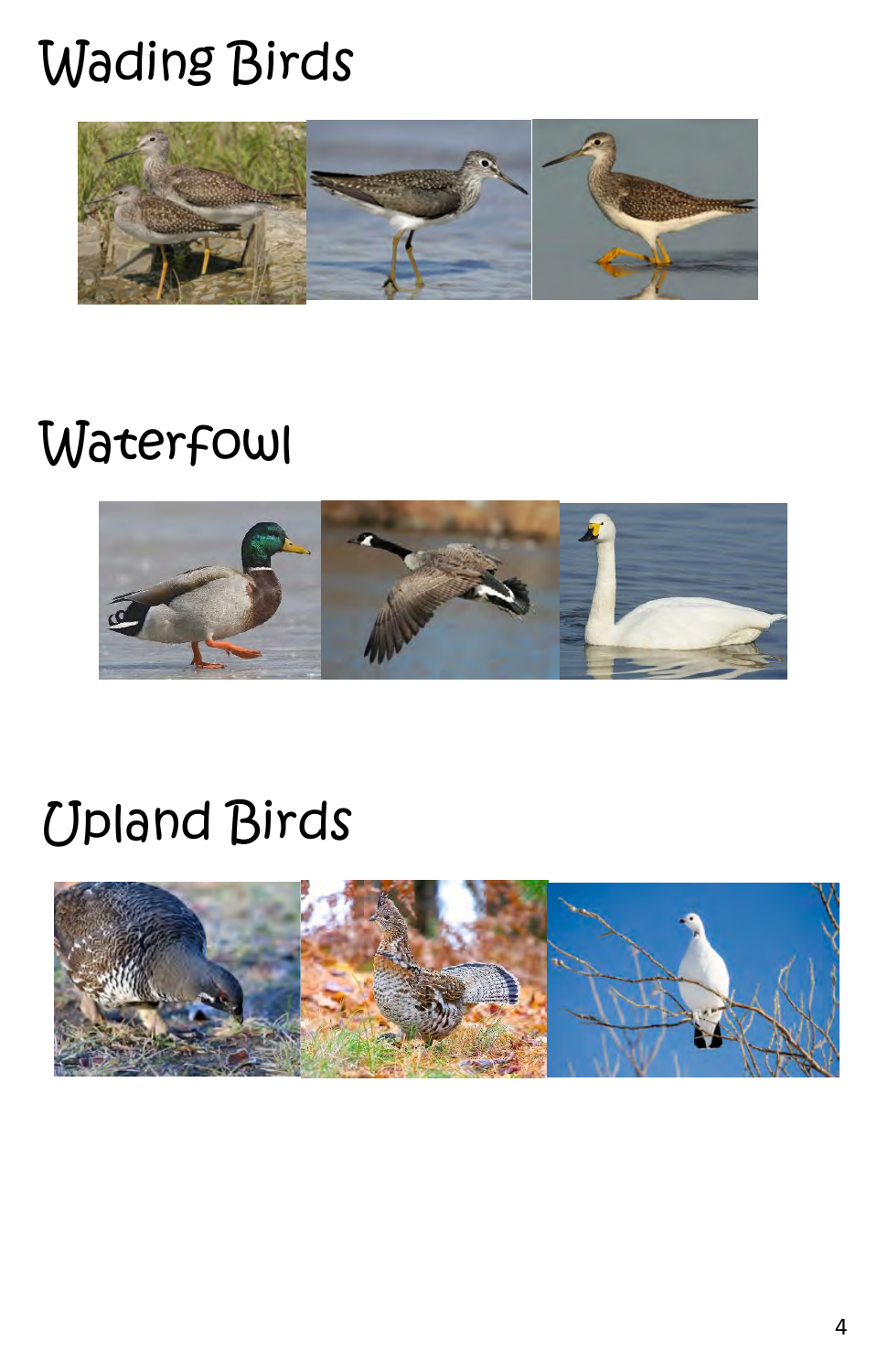# Gulls



# Water Birds



# **Woodpeckers**

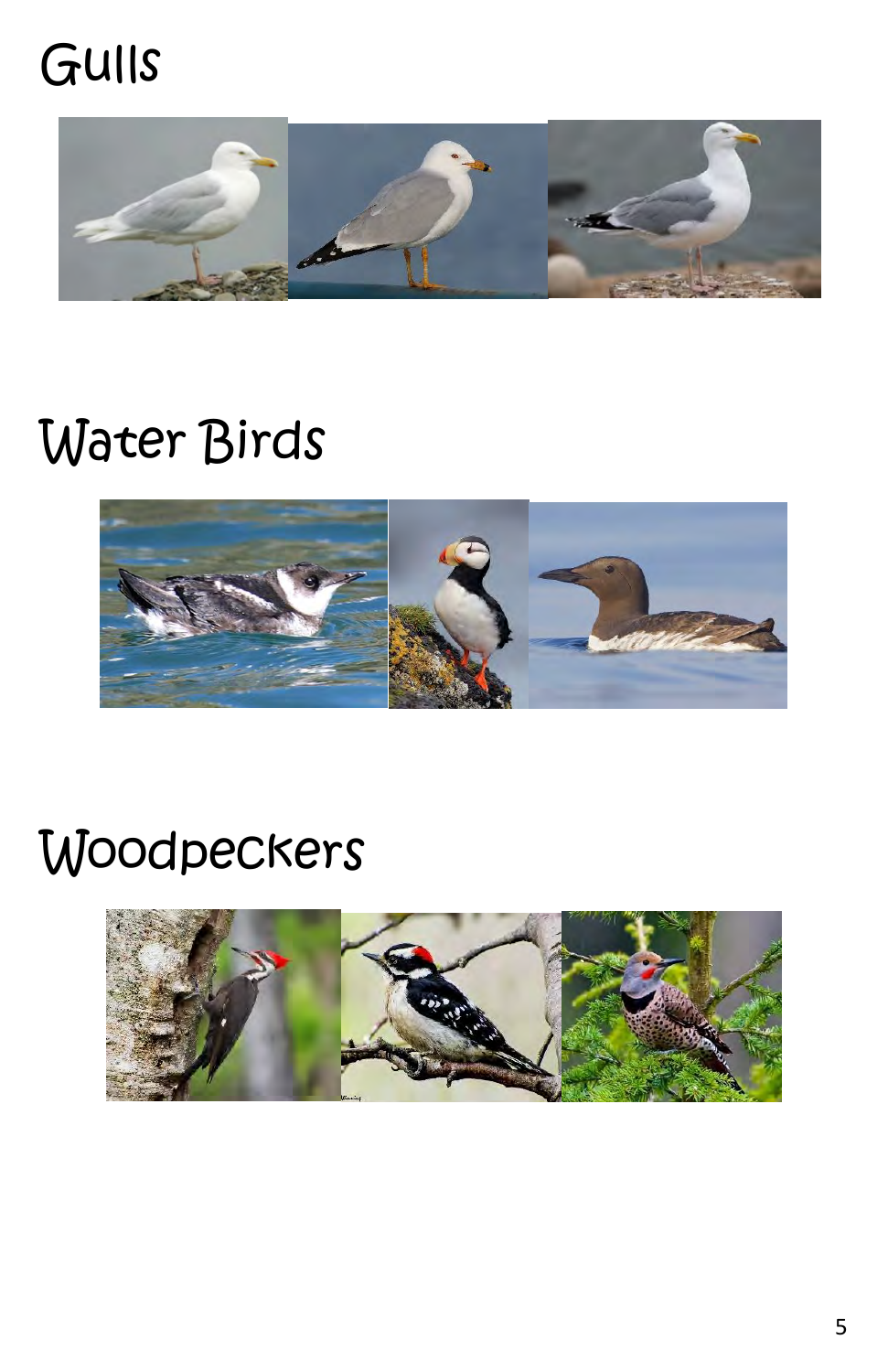## If you could be any kind of bird, what would you be?

# Why??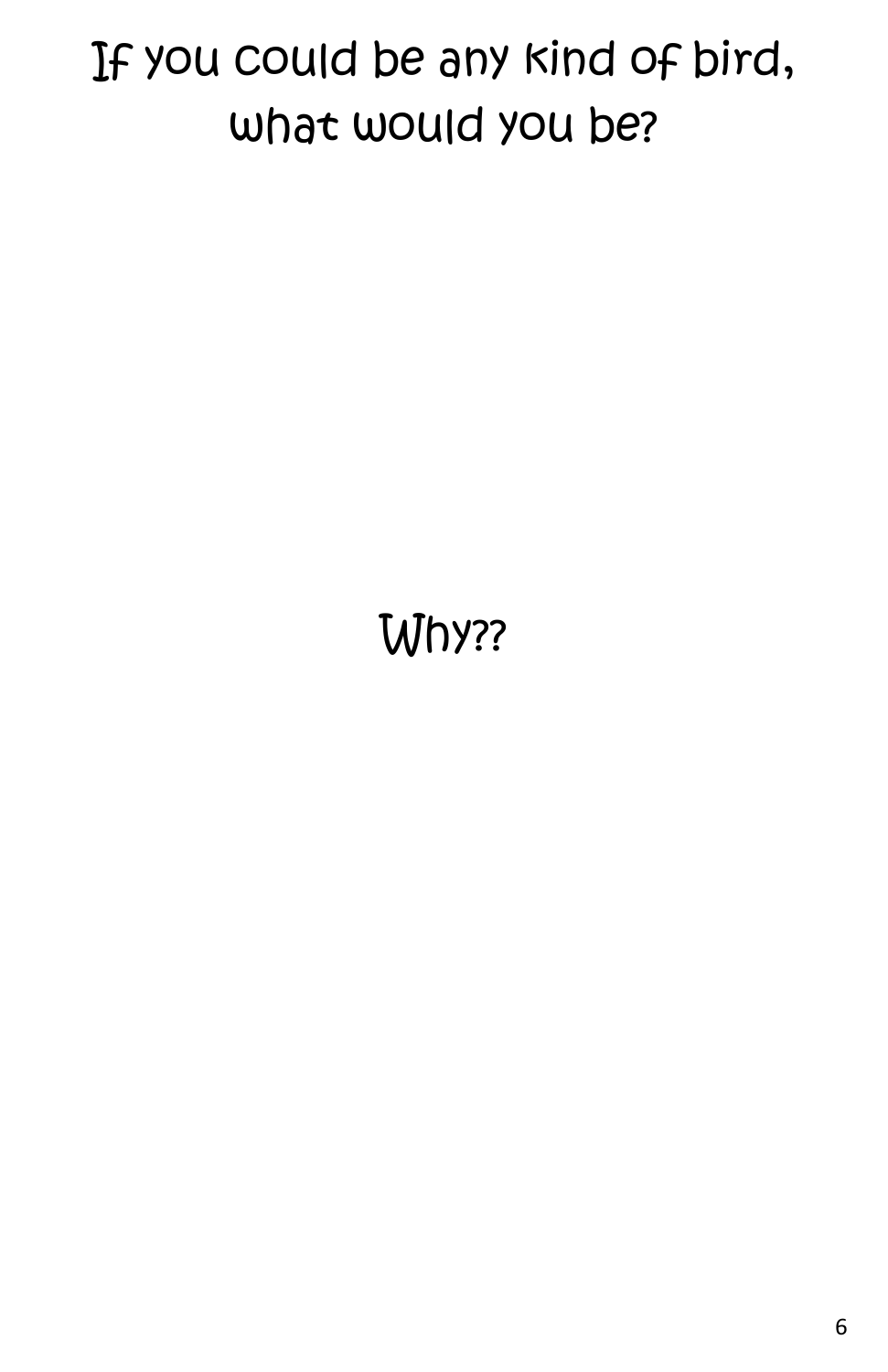### Parts of a Bird

### The first step to identifying birds is to pay attention to what they look like…



#### What color is this bird's crown?

What color is its throat?

Does it have an eye stripe?

Is its beak short or long?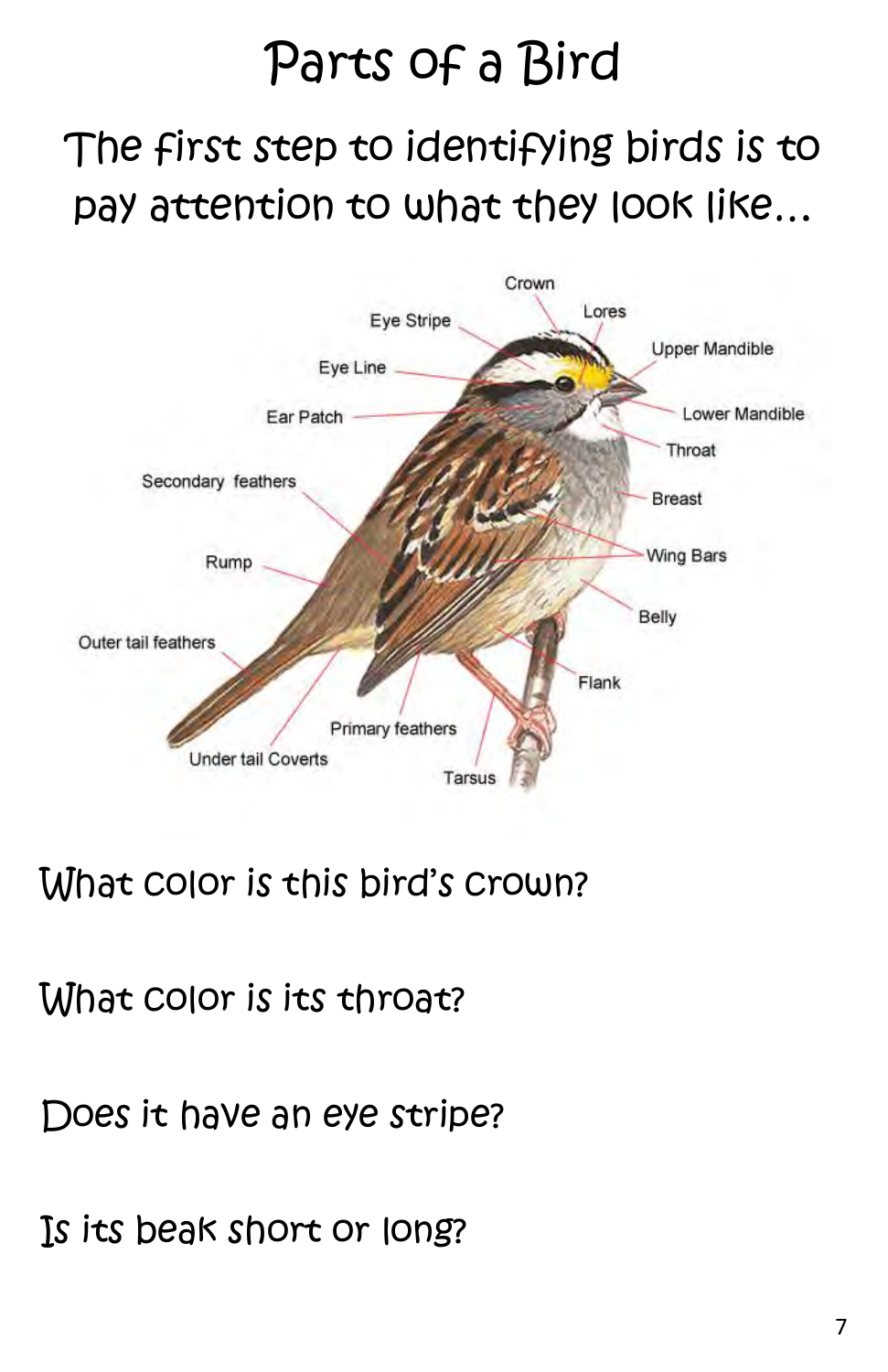

#### What color is this bird's crown?

What color is its throat?

Does it have an eye stripe?

Is its beak short or long?

What color is its breast?

What color is its back?

Do you know which bird this is?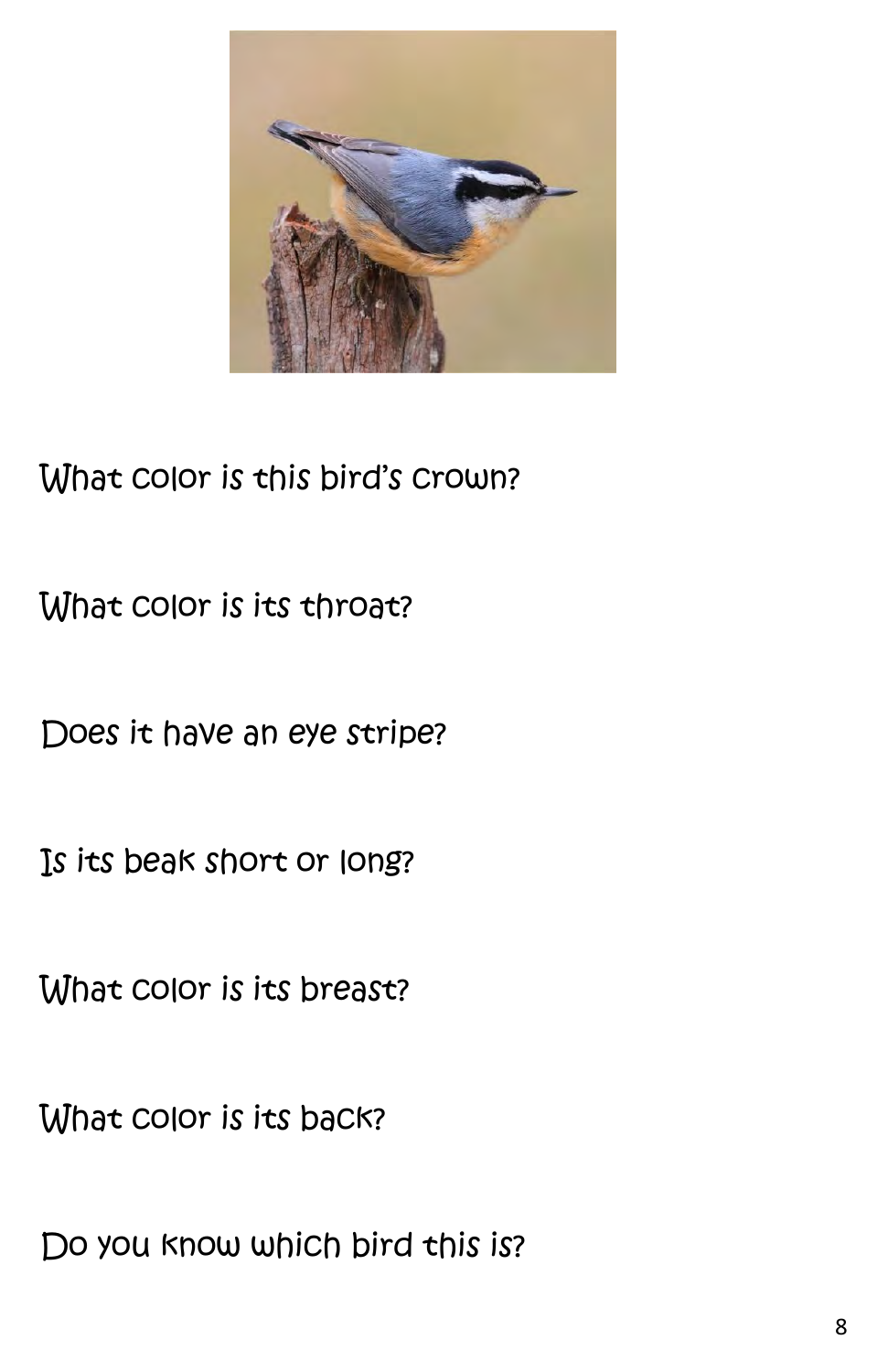

What color is this bird's crown?

What color is its throat?

Does it have an eye stripe?

Does this bird have wing bars?

What color is its breast?

What color is its back?

Can you find this bird in a field guide? What is it?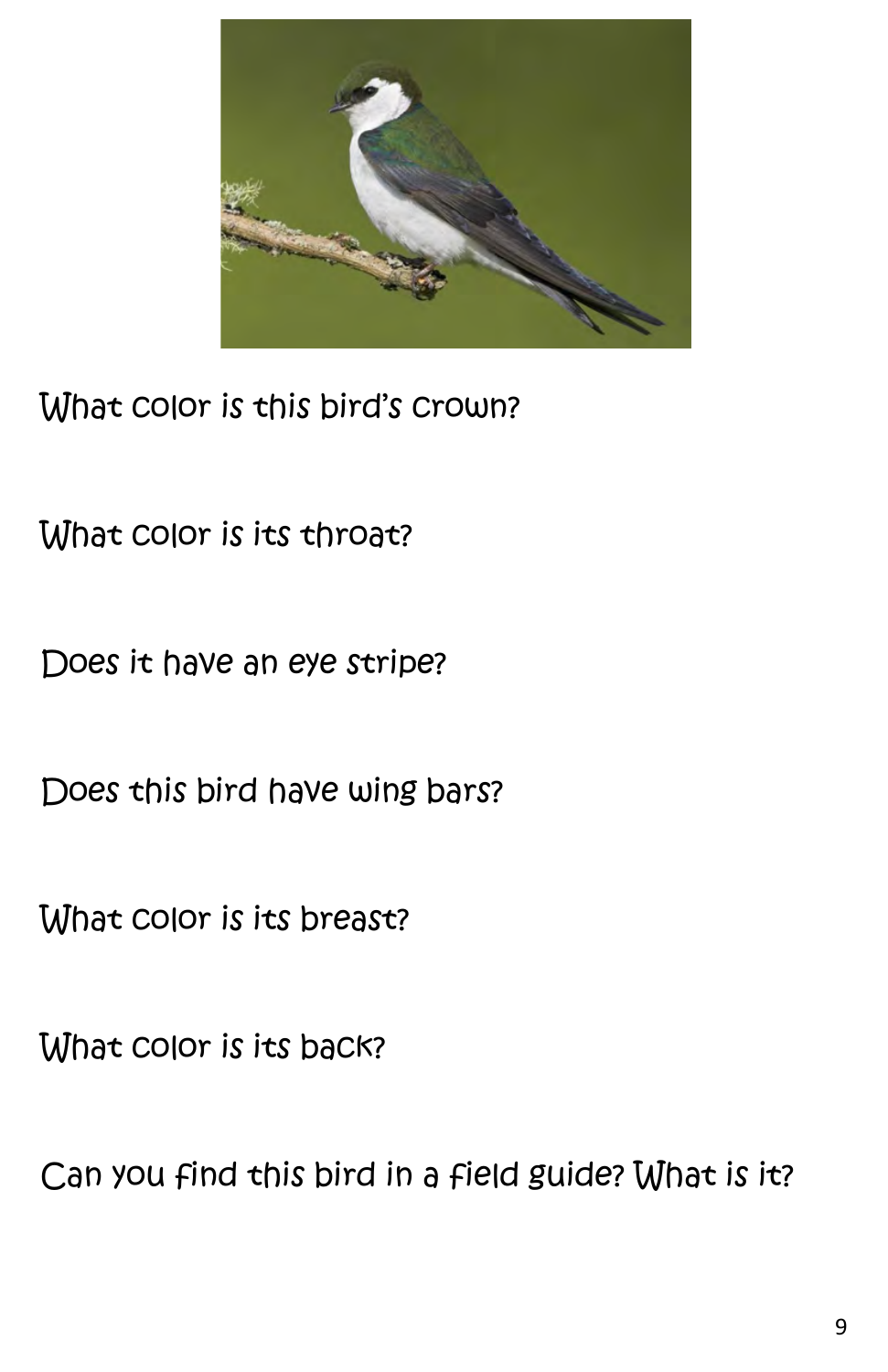For many birds, the male is brighter and more colorful than the female! Why do you think this would be?

Look at these pairs of birds and circle the one you think is the female:

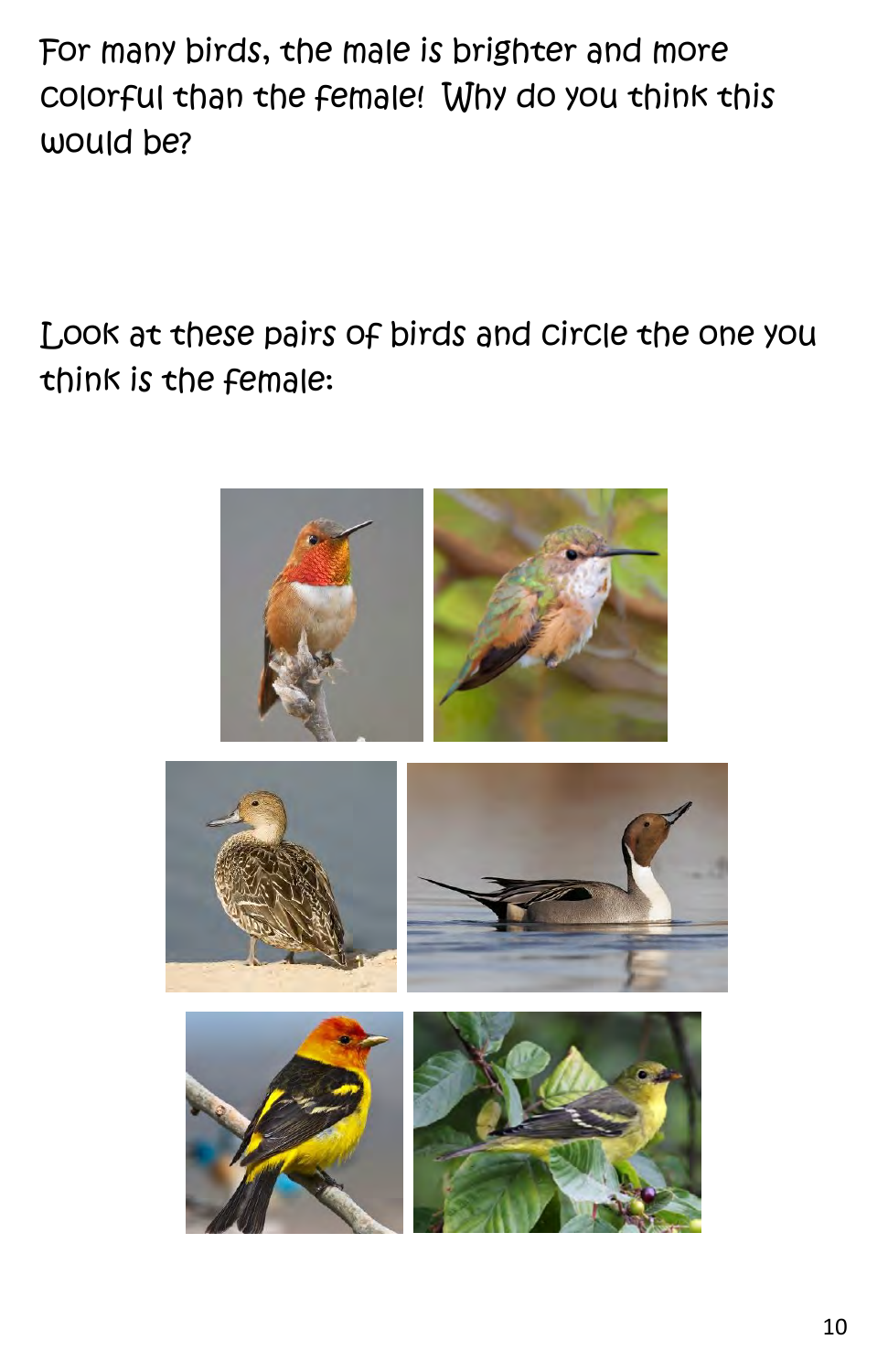#### If you were a bird what would you look like?

Use the "Parts of a Bird" page to make your own customized bird. Choose a color for the crown, the belly, the rump, and the tail! Would you have an eye stripe or wing bars? Would you be colorful and bright or camouflaged so you could hide well?

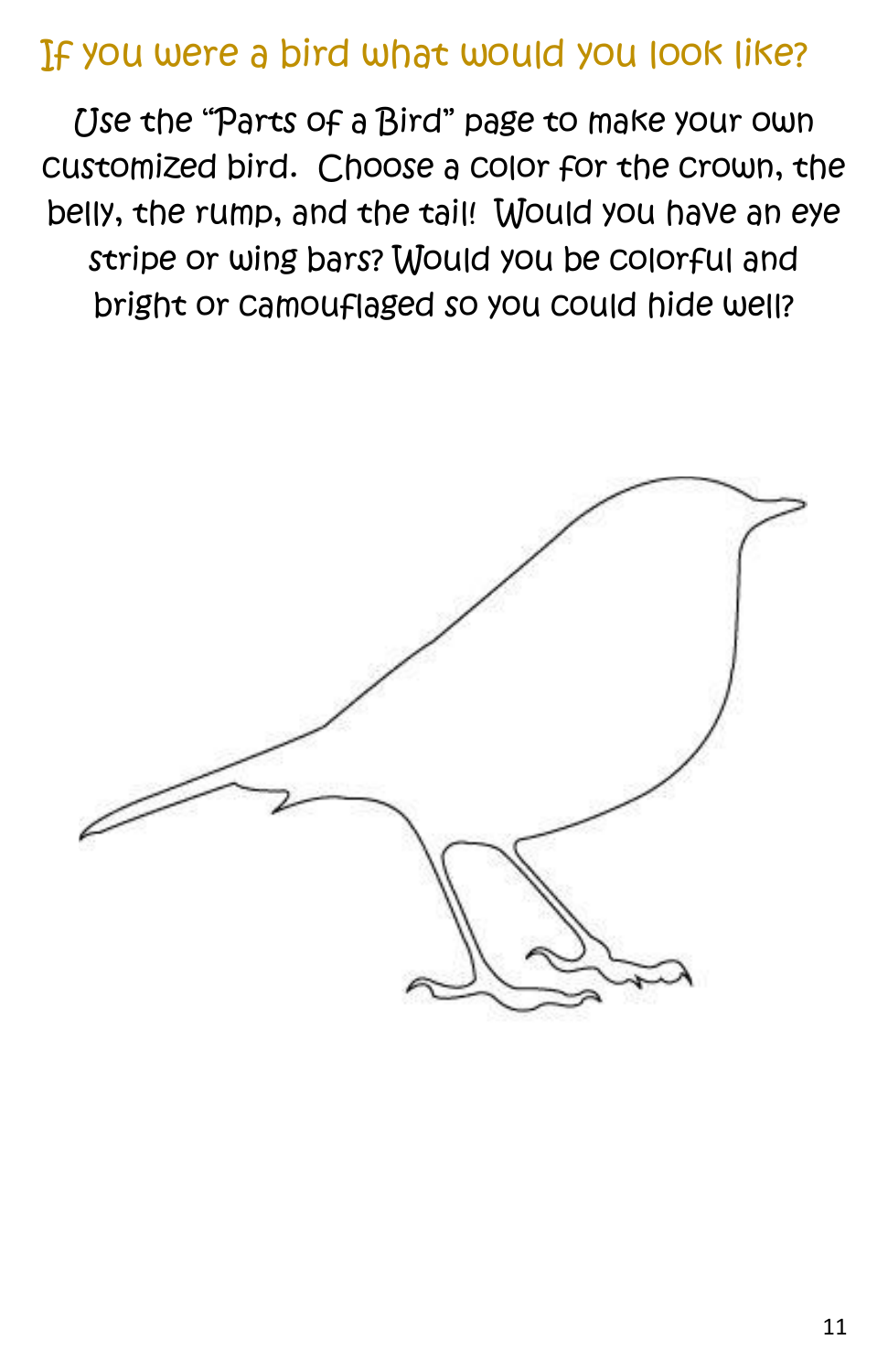# MIGRATION!!

Notes:

Why do birds migrate?

Do all birds migrate?

Where do they go?

Which bird migrates the farthest?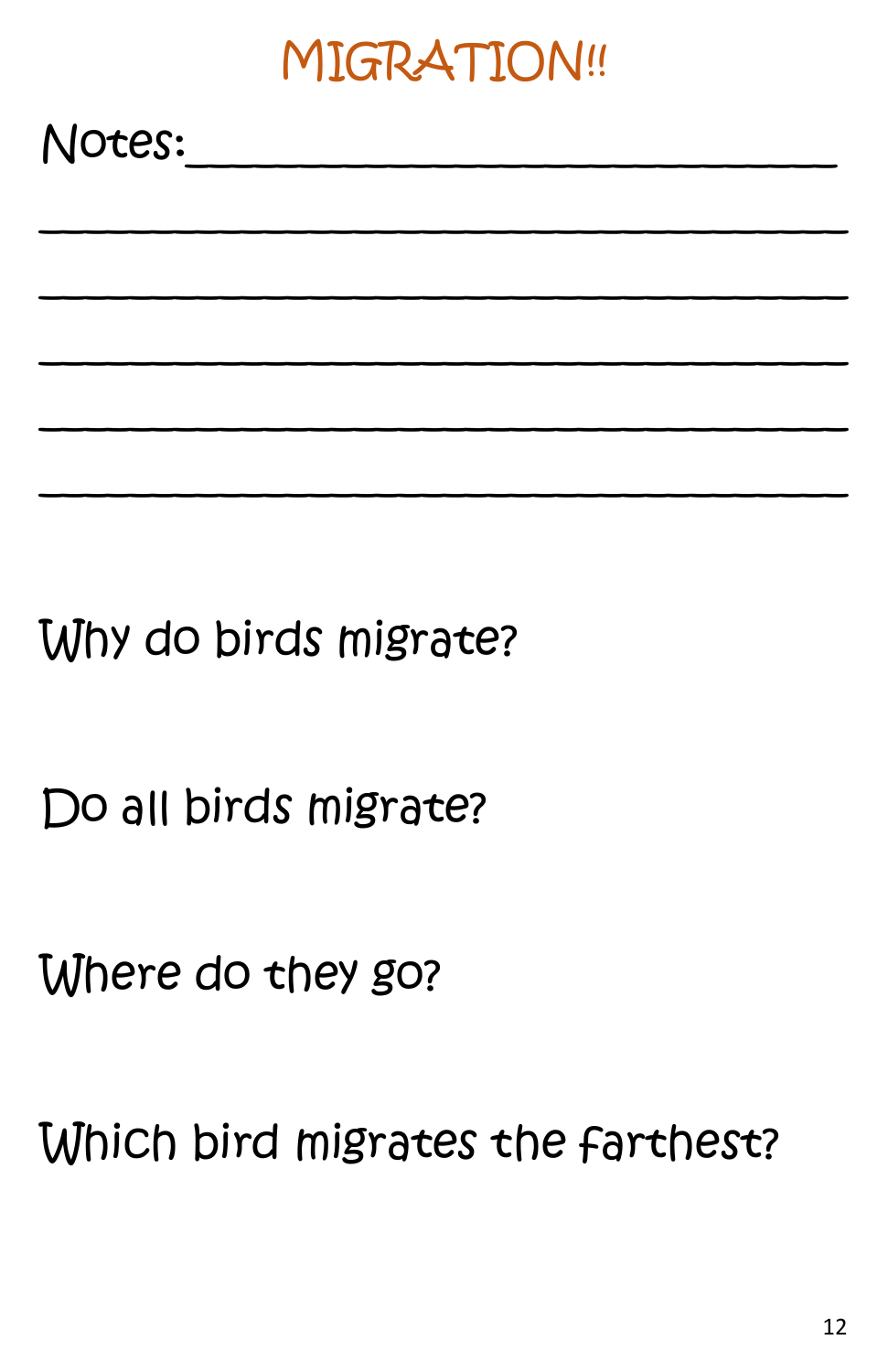### Our State Bird.....





**Willow Ptarmigan** 

- All Seasons Common All Seasons - Uncommon **Breeding - Common Breeding - Uncommon** Winter - Common Winter - Uncommon Migration - Common
- Migration Uncommon

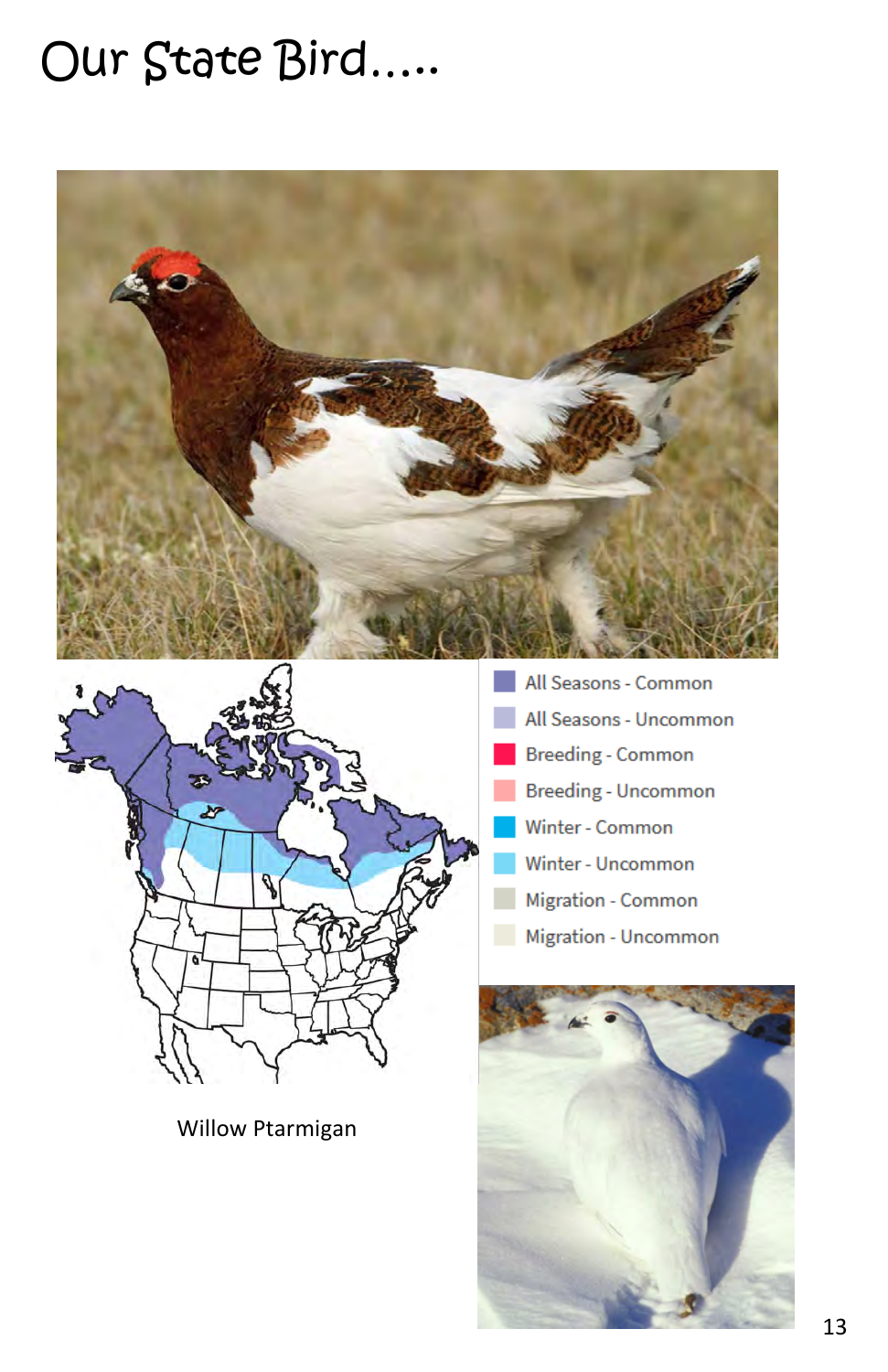Name places where Pacific loons can be found during breeding:

\_\_\_\_\_\_\_\_\_\_\_\_\_\_\_\_\_\_\_\_\_\_\_\_\_\_\_\_\_\_\_\_\_\_\_\_\_\_\_\_\_\_\_\_\_\_\_\_\_

Where do they spend the winter:

Name three state where they migrate through:



#### GOOD JOB!!

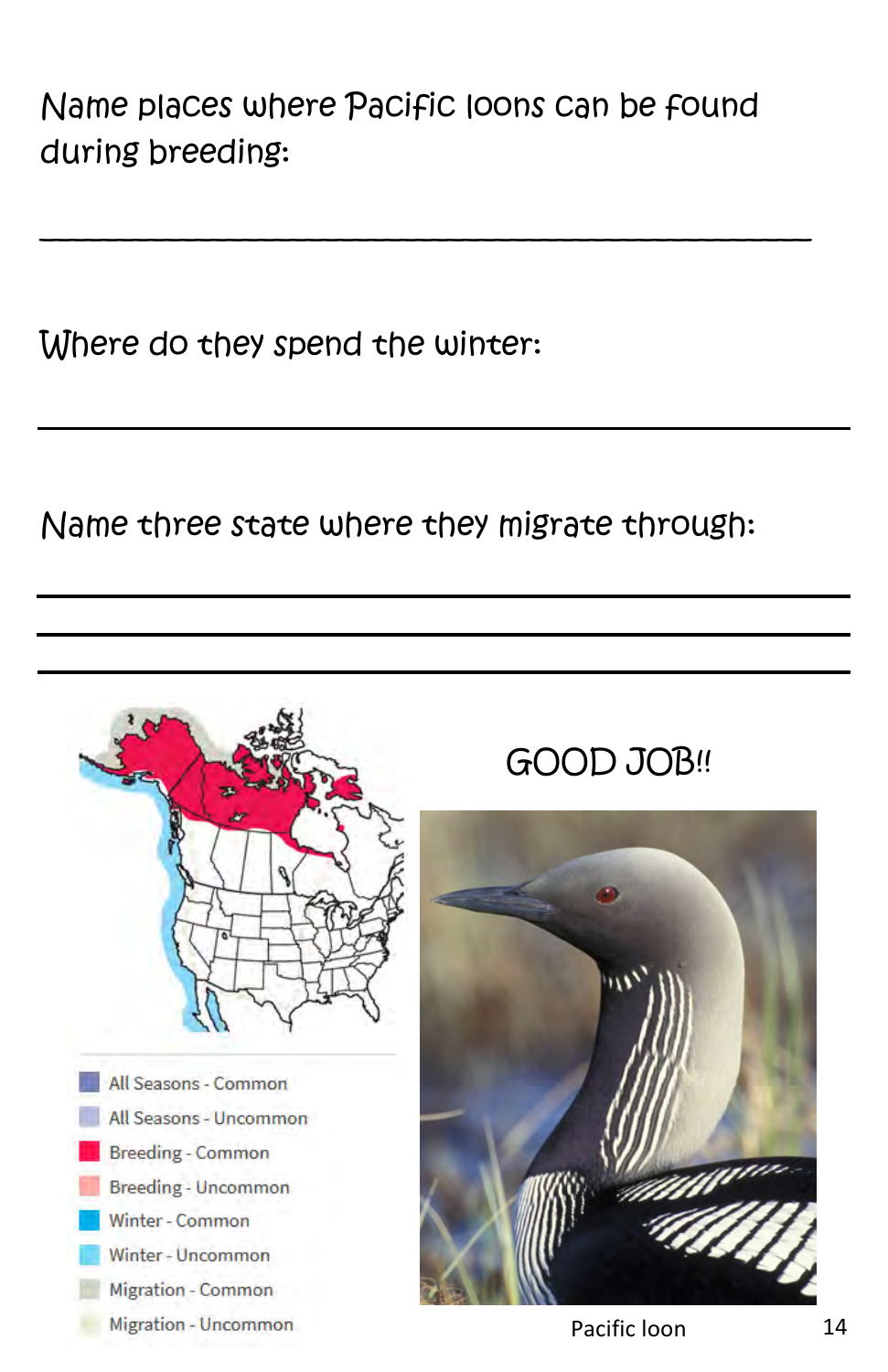If you were a bird would you migrate every year, or would you stay in Alaska through the winter?

Why?



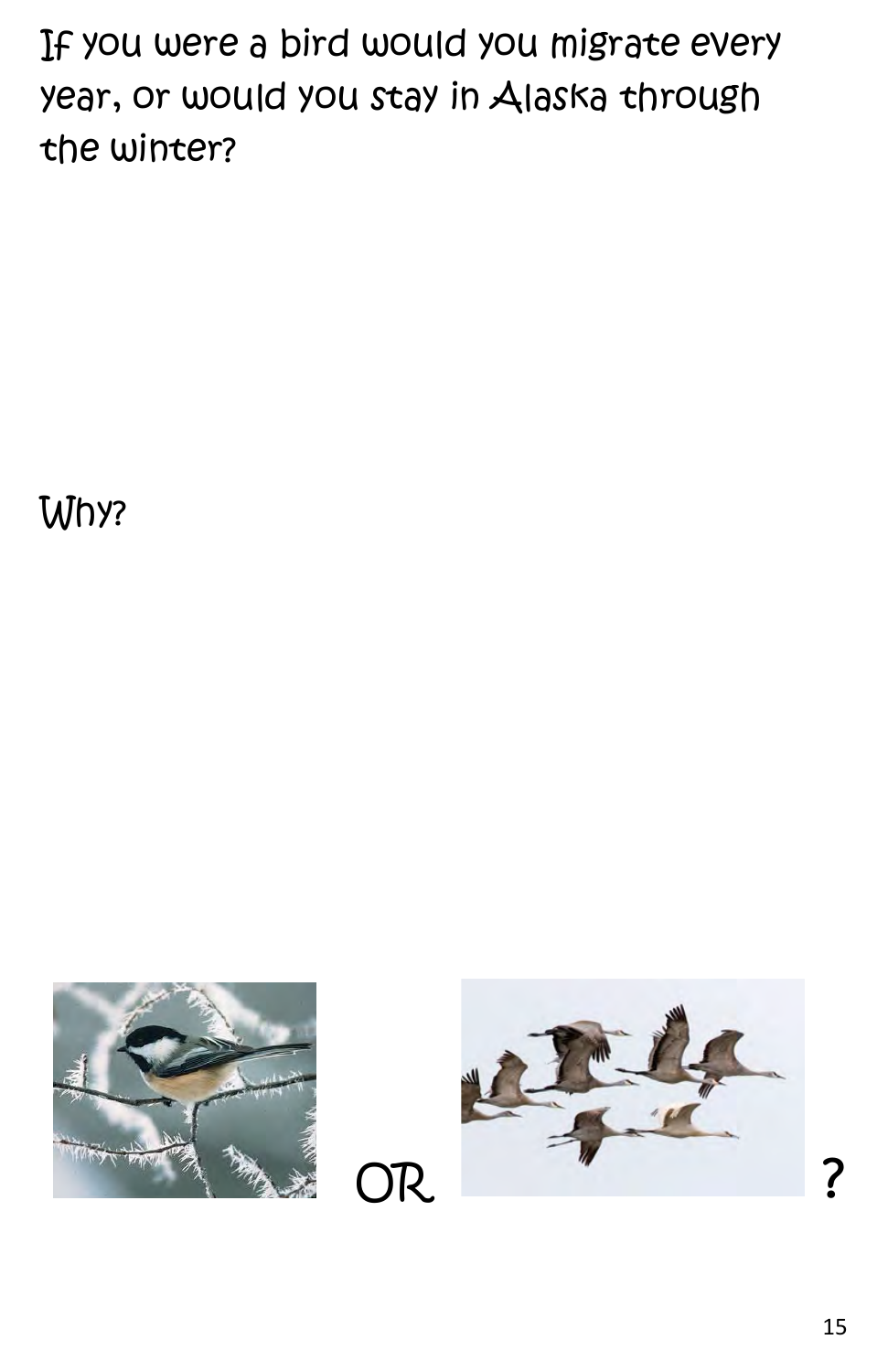# What is habitat?

# Can you think of three things that make habitat for a bird?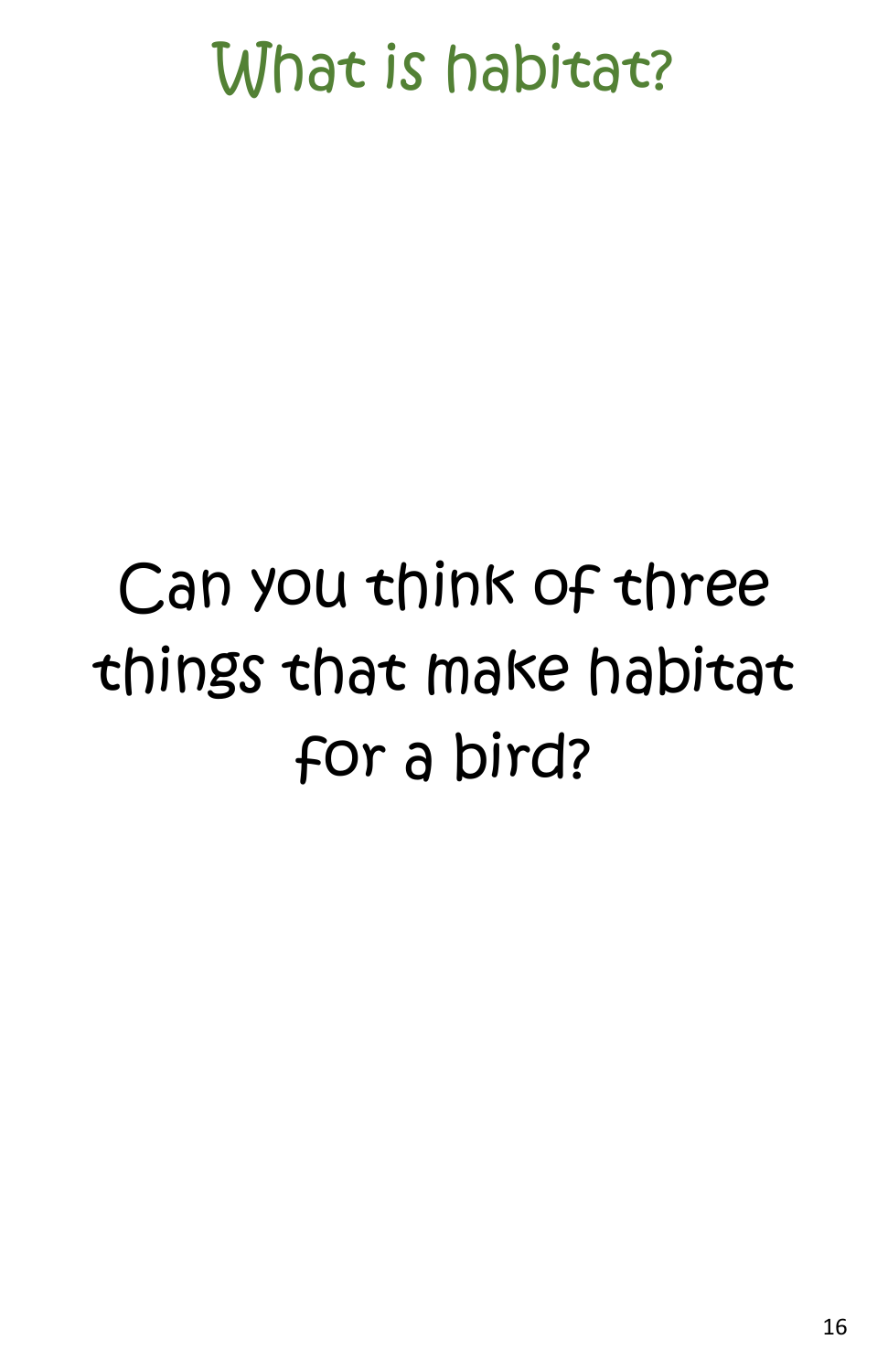# My Habitat Map!

Draw a map of the habitat birds can use near your home or school. Show places where they could find food, water, hiding cover and spaces they need.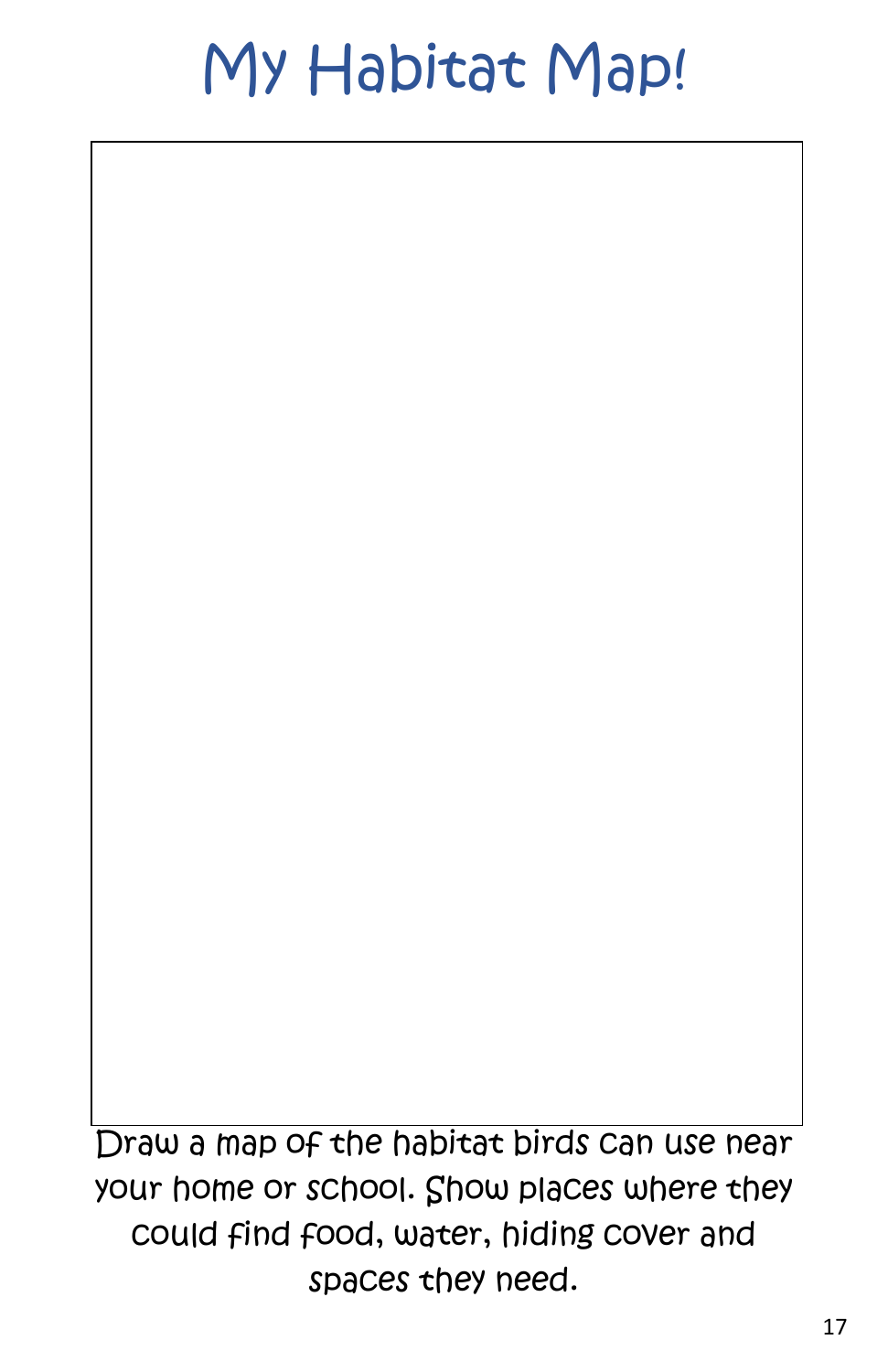| Observing Birds in the Field            | Date: |  |
|-----------------------------------------|-------|--|
| When you spot a bird, watch it closely, |       |  |
| then complete the following statements: |       |  |
| I notice                                |       |  |

I wonder...

It reminds me of...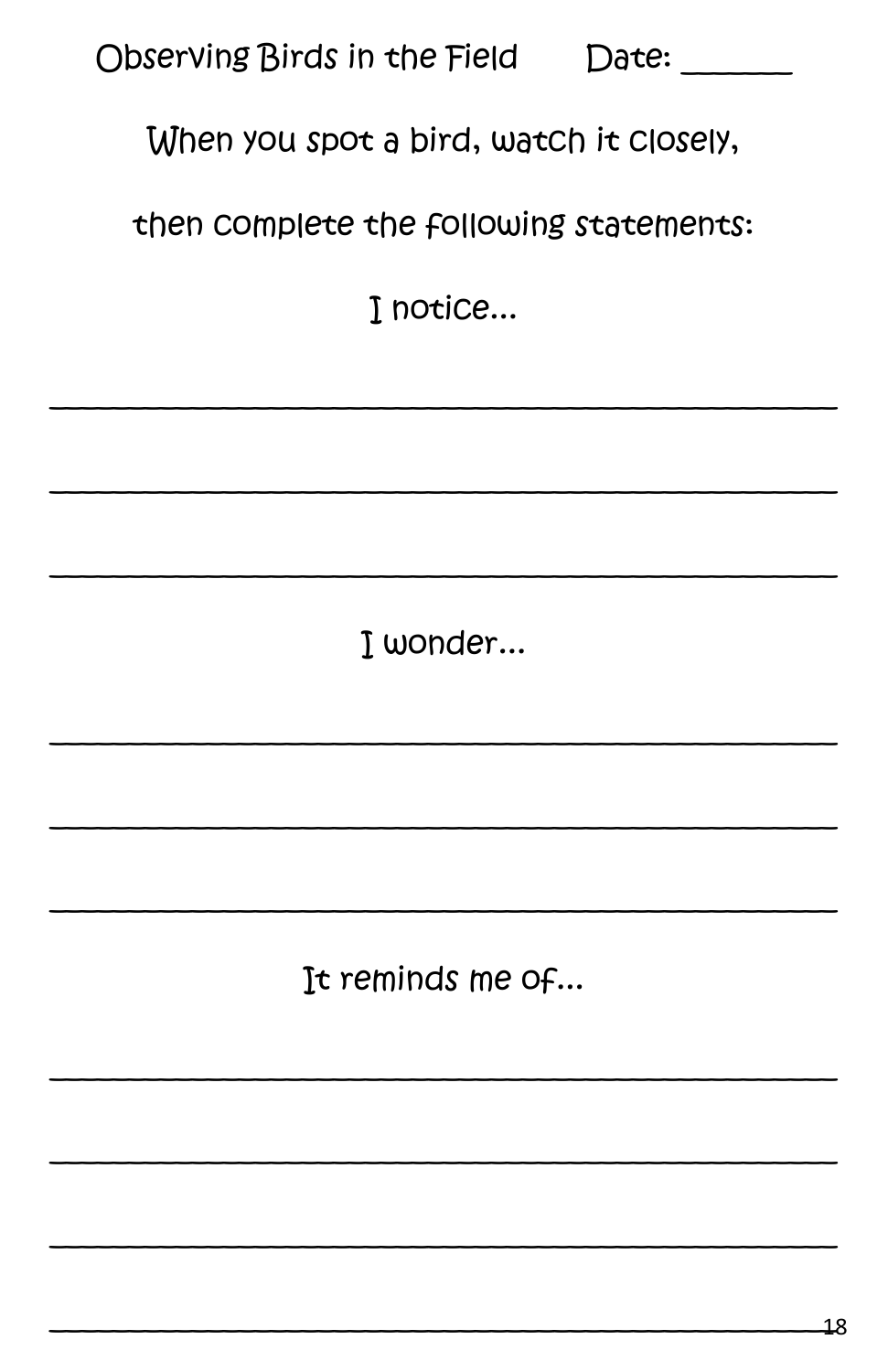| Observing Birds in the Field | Date: |
|------------------------------|-------|
|------------------------------|-------|

#### When you spot a bird, watch it closely, then

complete the following statements:

I notice...

I wonder...

It reminds me of...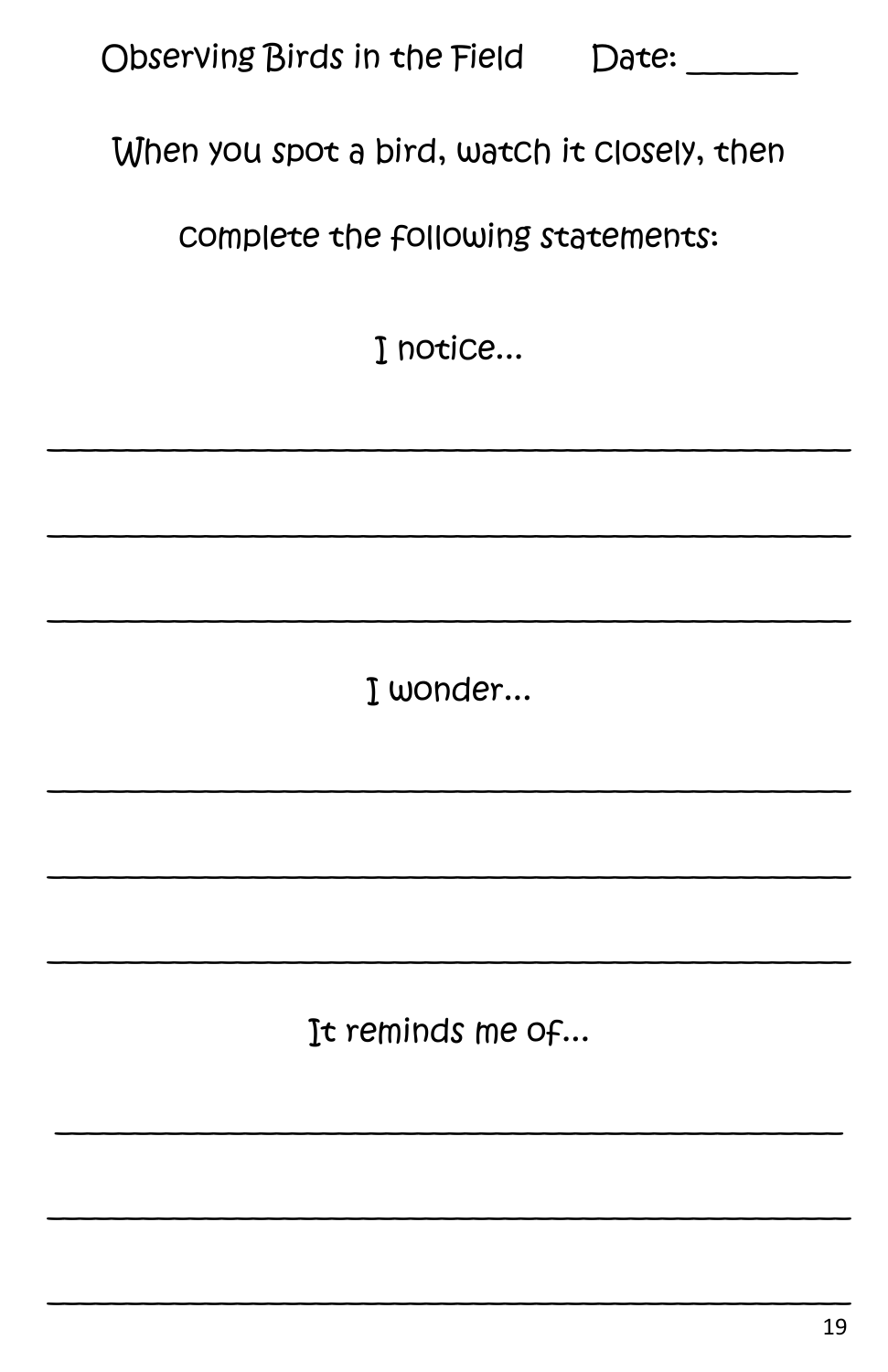Questions I have...

1.

2.

3.

4.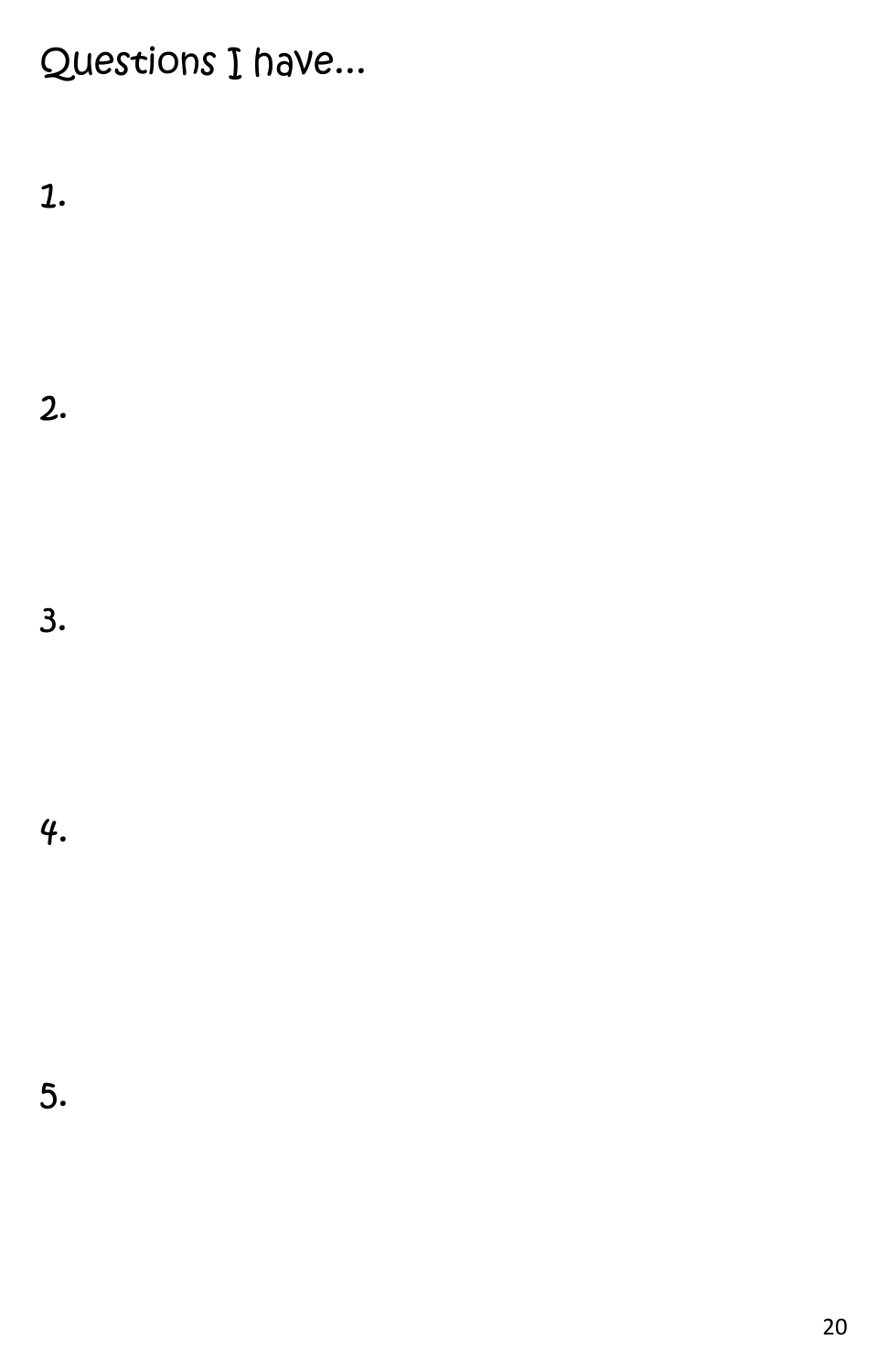Bird Feeder Observations Use this space to write about the birds you see at your school's bird feeders. Things to consider:

What kind of birds are there? Do certain birds like one type of food better than another? Are some birds bullies? Does the weather effect how many birds are at the feeder? How many birds did you see while you were watching? What kinds of birds?

\_\_\_\_\_\_\_\_\_\_\_\_\_\_\_\_\_\_\_\_\_\_\_\_\_\_\_\_\_\_\_\_\_\_\_\_\_\_\_\_\_\_\_\_\_

\_\_\_\_\_\_\_\_\_\_\_\_\_\_\_\_\_\_\_\_\_\_\_\_\_\_\_\_\_\_\_\_\_\_\_\_\_\_\_\_\_\_\_\_\_

\_\_\_\_\_\_\_\_\_\_\_\_\_\_\_\_\_\_\_\_\_\_\_\_\_\_\_\_\_\_\_\_\_\_\_\_\_\_\_\_\_\_\_\_\_

\_\_\_\_\_\_\_\_\_\_\_\_\_\_\_\_\_\_\_\_\_\_\_\_\_\_\_\_\_\_\_\_\_\_\_\_\_\_\_\_\_\_\_\_\_

\_\_\_\_\_\_\_\_\_\_\_\_\_\_\_\_\_\_\_\_\_\_\_\_\_\_\_\_\_\_\_\_\_\_\_\_\_\_\_\_\_\_\_\_\_

\_\_\_\_\_\_\_\_\_\_\_\_\_\_\_\_\_\_\_\_\_\_\_\_\_\_\_\_\_\_\_\_\_\_\_\_\_\_\_\_\_\_\_\_\_

\_\_\_\_\_\_\_\_\_\_\_\_\_\_\_\_\_\_\_\_\_\_\_\_\_\_\_\_\_\_\_\_\_\_\_\_\_\_\_\_\_\_\_\_\_

\_\_\_\_\_\_\_\_\_\_\_\_\_\_\_\_\_\_\_\_\_\_\_\_\_\_\_\_\_\_\_\_\_\_\_\_\_\_\_\_\_\_\_\_\_

\_\_\_\_\_\_\_\_\_\_\_\_\_\_\_\_\_\_\_\_\_\_\_\_\_\_\_\_\_\_\_\_\_\_\_\_\_\_\_\_\_\_\_\_\_

\_\_\_\_\_\_\_\_\_\_\_\_\_\_\_\_\_\_\_\_\_\_\_\_\_\_\_\_\_\_\_\_\_\_\_\_\_\_\_\_\_\_\_\_\_

 $\overline{\phantom{a}}$  , and the contract of the contract of the contract of the contract of the contract of the contract of the contract of the contract of the contract of the contract of the contract of the contract of the contrac

\_\_\_\_\_\_\_\_\_\_\_\_\_\_\_\_\_\_\_\_\_\_\_\_\_\_\_\_\_\_\_\_\_\_\_\_\_\_\_\_\_\_\_\_\_

 $\bigcap \! \mathsf{ate} \! :$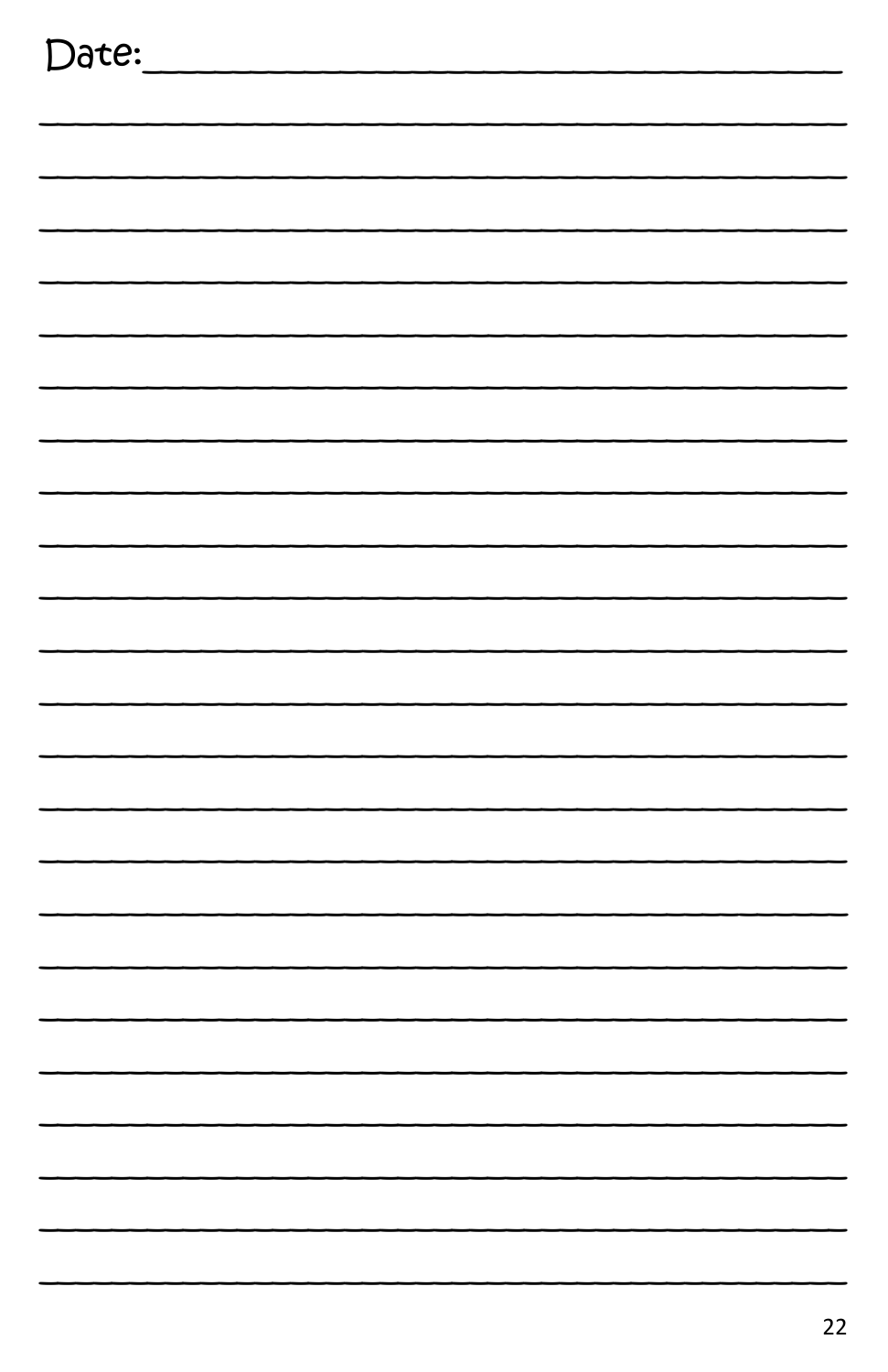### Use this space to draw a bird you saw at your feeder or in the field.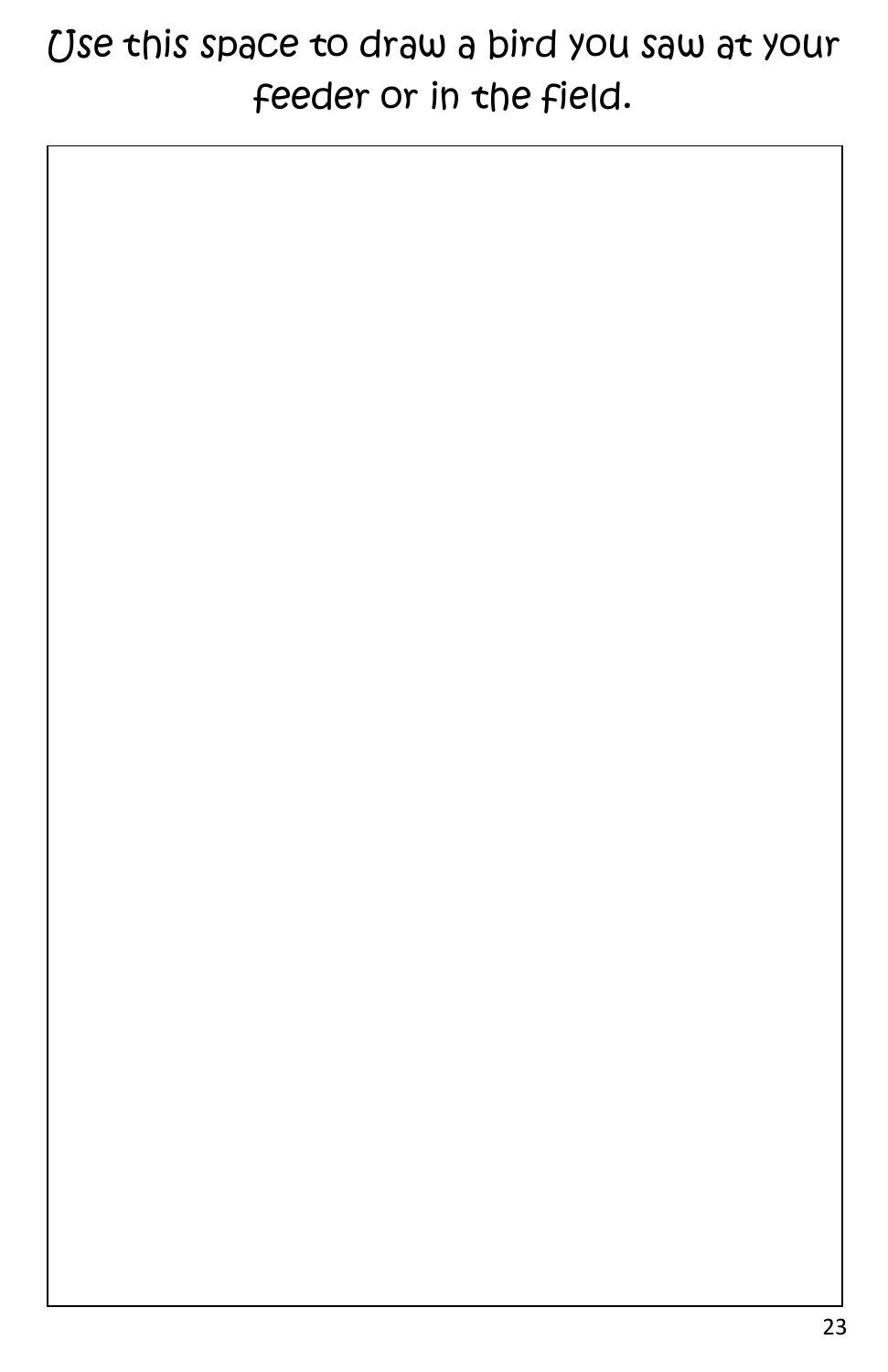#### Birds 'n' Bogs



O Solitary Sandpiper



O Greater Yellowlegs



O Lesser Yellowlegs



O Olive-sided Flycatcher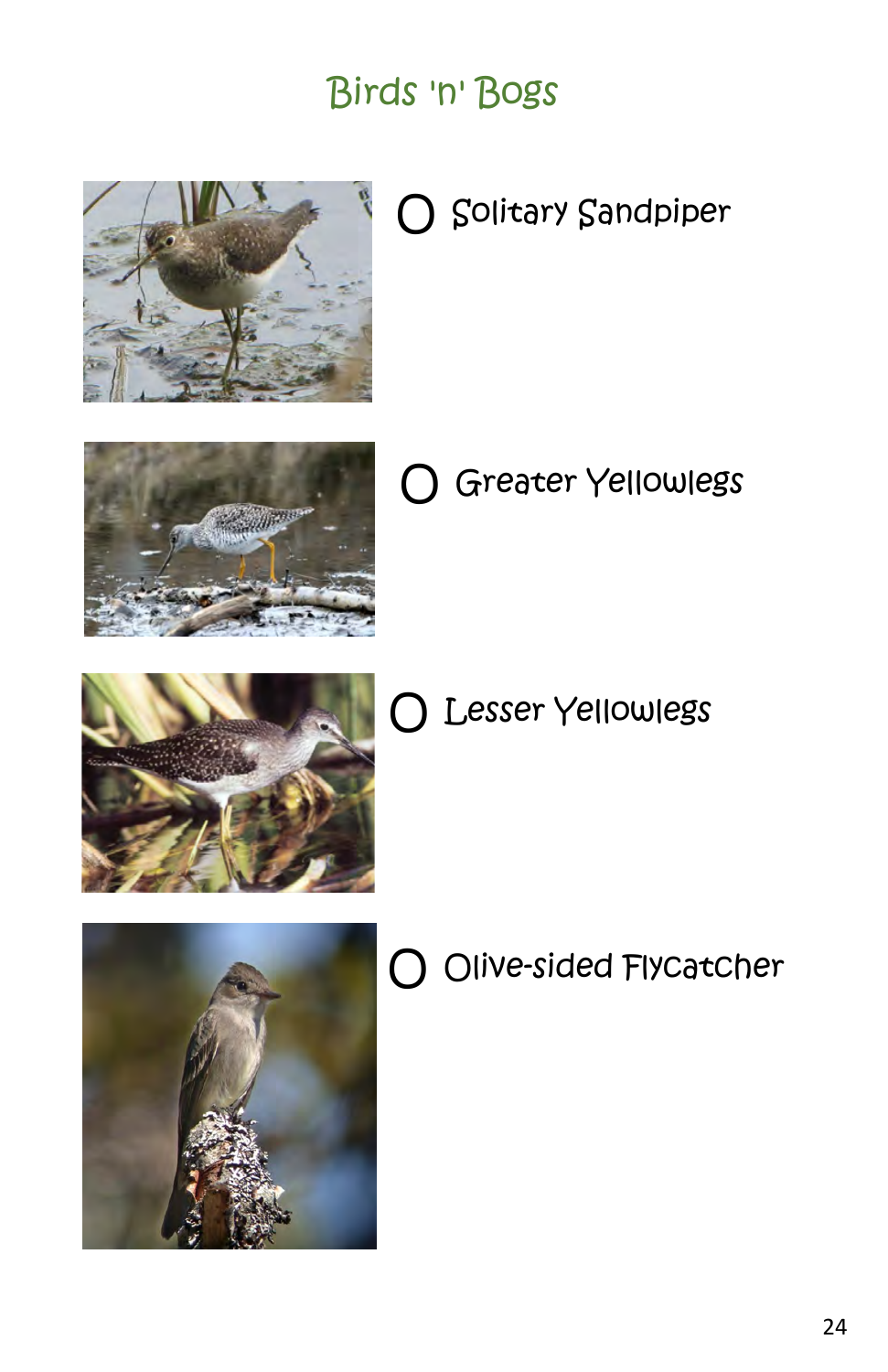

### O Violet-green swallow



O Tree swallow



### O Rusty Blackbird